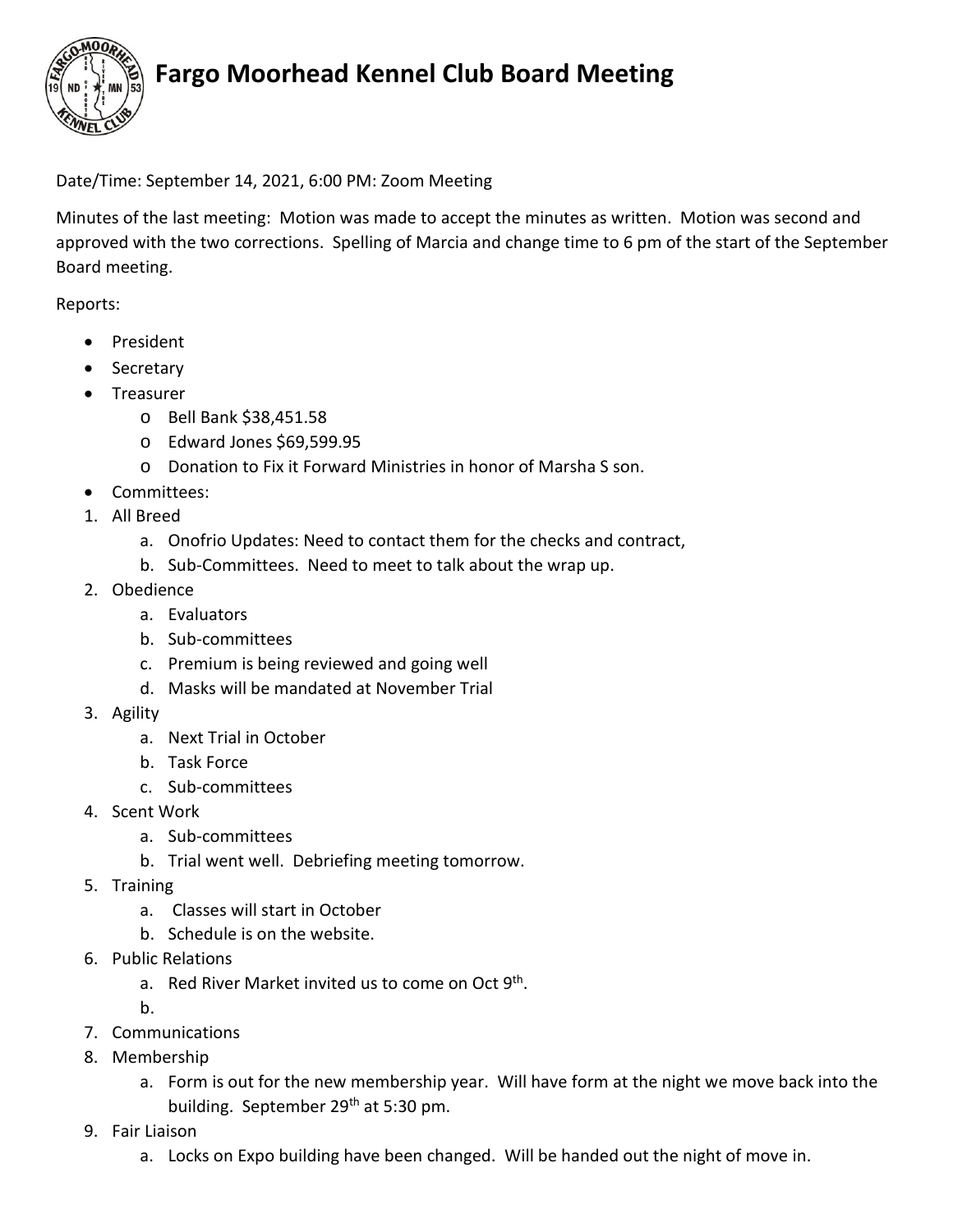

# **Fargo Moorhead Kennel Club Board Meeting**

### 10. Building Manager

- a. New keys are getting made. Cleaners will be in on September 23rd.
- b. Several men will be contacted to help start putting floors done. They were there last year and had a process to get them up in an order.

Unfinished Business:

- Edward Jones
	- o Account has been stagnant. Julie wants to meet with them to see if there is some recommendations to get some movement on account.
- Infectious Disease Policy
	- o Sarah is still working on this.
- Update Cleaning company
	- o Have a signed contract with Quality Cleaners. Monthly fee is \$786.50 each month. Includes mat cleaning when needed.
- Update QuickBooks
	- o Account online is set up and ready to go. Old files can not be downloaded so a new file will be started for new fiscal year.
- AKC Member update
	- o Waiting for the confirmation from the AKC meeting.
	- o AKC Gazette lists our First License Trial was 6/15/1957. 64 years ago

New Business:

- Nominating Committee:
	- o Board of Directors: Claire Smith, Ann Hopp, Amy Campbell
	- o AKC Delegate: Jean Evanoff
- Seminar Scent Work 12/18-12/19
	- o Motion was made and approved to have the Seminar Scent Work on these dates.
- Changes on how the treasurer handles the entry fee checks according to AKC. Might need to be cashed a few days before the close of the trial or the event. Trial chairmen and secretaries will be notified.

Next Meeting: October 21, 2021, 6:00 PM Expo Building

Adjournment at 6:54 pm

Respectfully submitted,

Kathy Faeth, FMKC Secretary

#### Attendance: